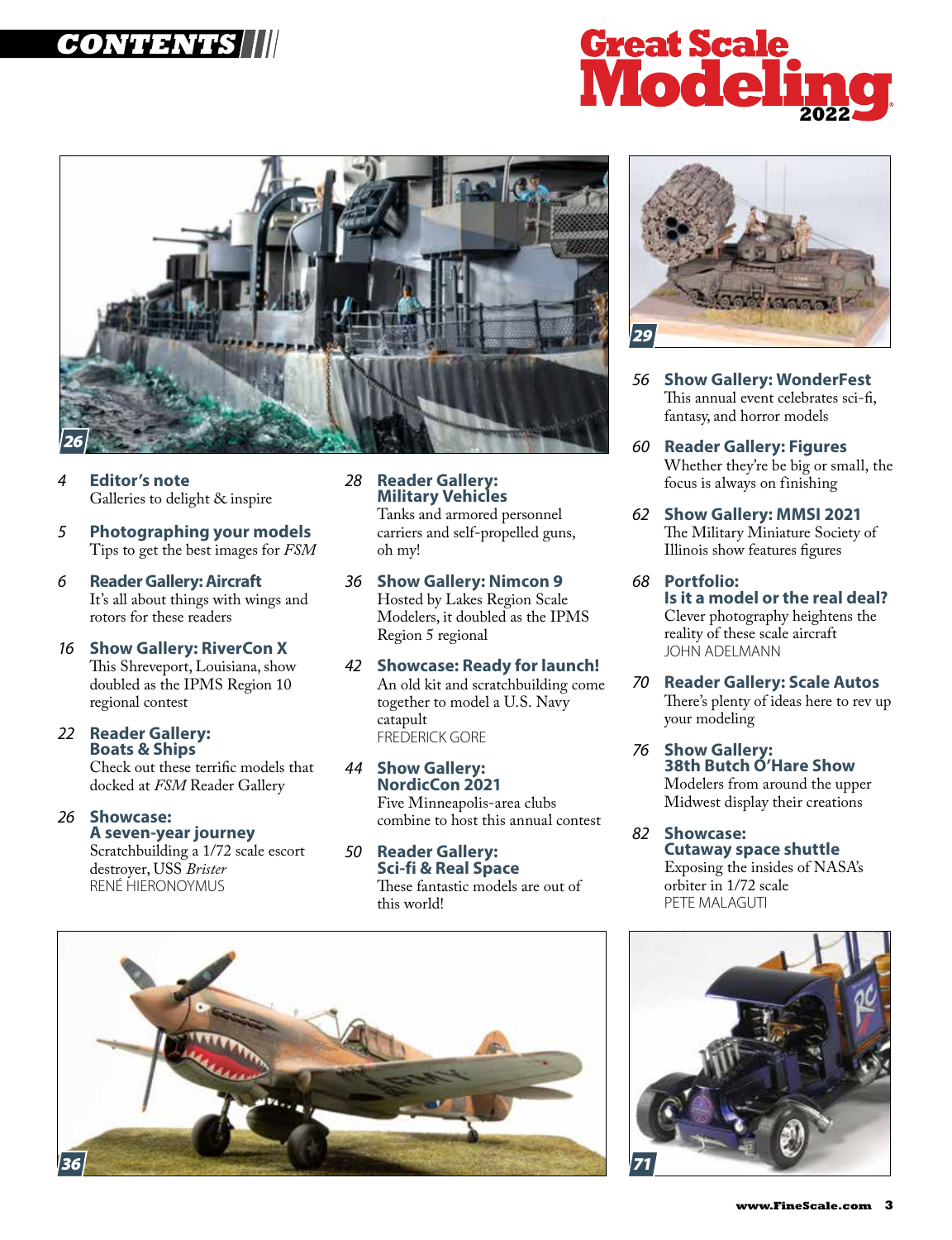# **READER GALLERY**

# *Military Vehicles*

 **ALBERT TURECZEK**

**AARHUS, DENMARK** Albert backdated CyberHobby's 1/35 Tiger I 1943 to be one of the first operational Tigers at Leningrad in early 1942. The changes included a revised exhaust system, the spare link holder on the front armor plate, and relocated tool holders. He took the photo in black-and-white to emulate a period image.



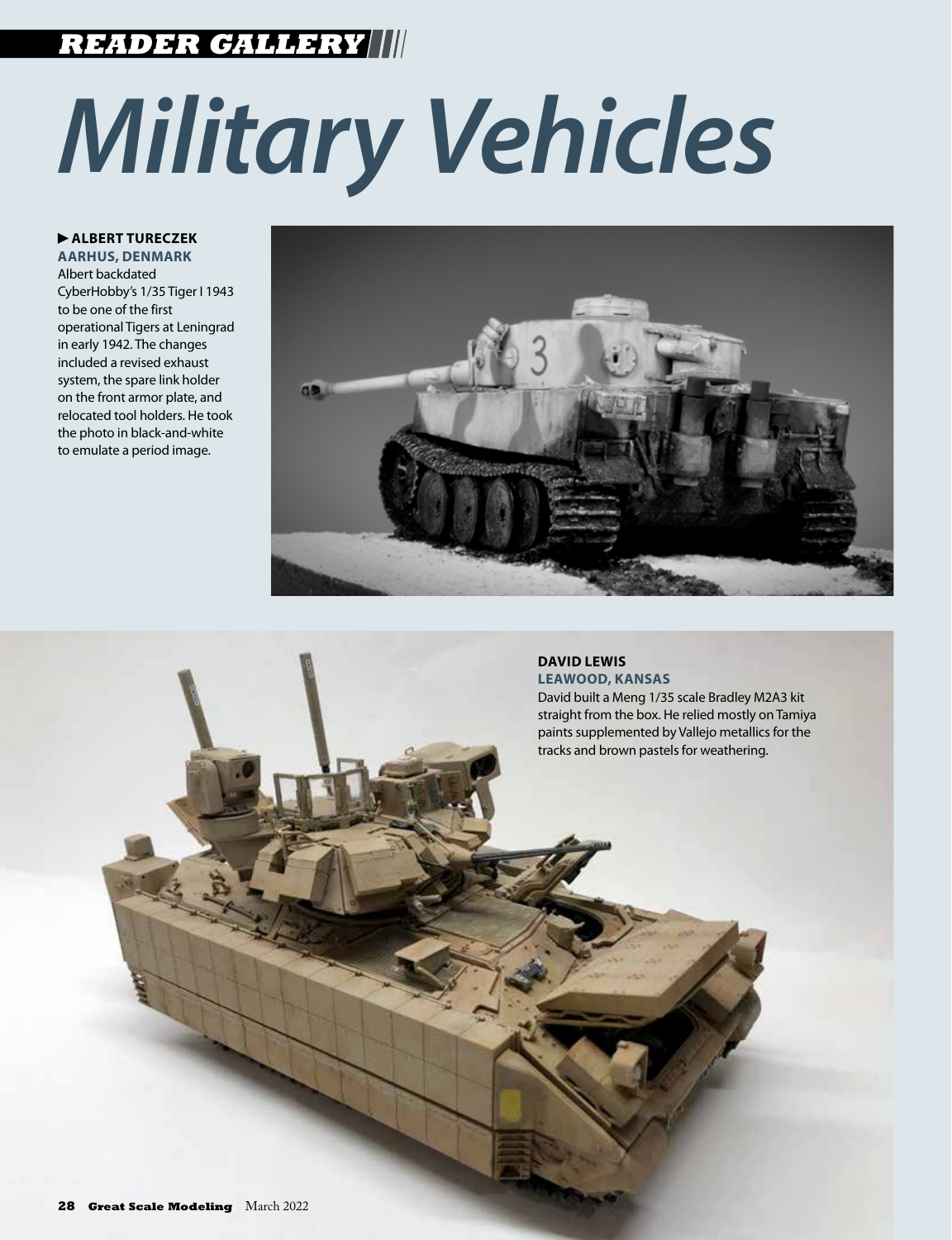### **MIKE FLECKENTEIN FREDERICKSBURG, VIRGINIA**

Mike combined a Dragon 1/72 scale Churchill AVRE and a Lonewulf fascine conversion for this little beauty. The model represents a vehicle with the British 82nd Assault Squadron, 6th Assault Regiment, 79th Armoured Division. Mike scratchbuilt turret stowage boxes and the fascine bundle cable release and drilled the machine-gun barrels.



#### **LUK VANSTAPPEN MECHELEN, BELGIUM**

"What a challenge this Italeri kit was!" Luk says. A selfdiagnosed Tamiya addict, the 1/9 scale Triumph 3HW seduced him. "What a great motorcycle this is," he says, even though building it brought him "to the very edge" of his modeling skills. He painted with — what else? — Tamiya acrylics.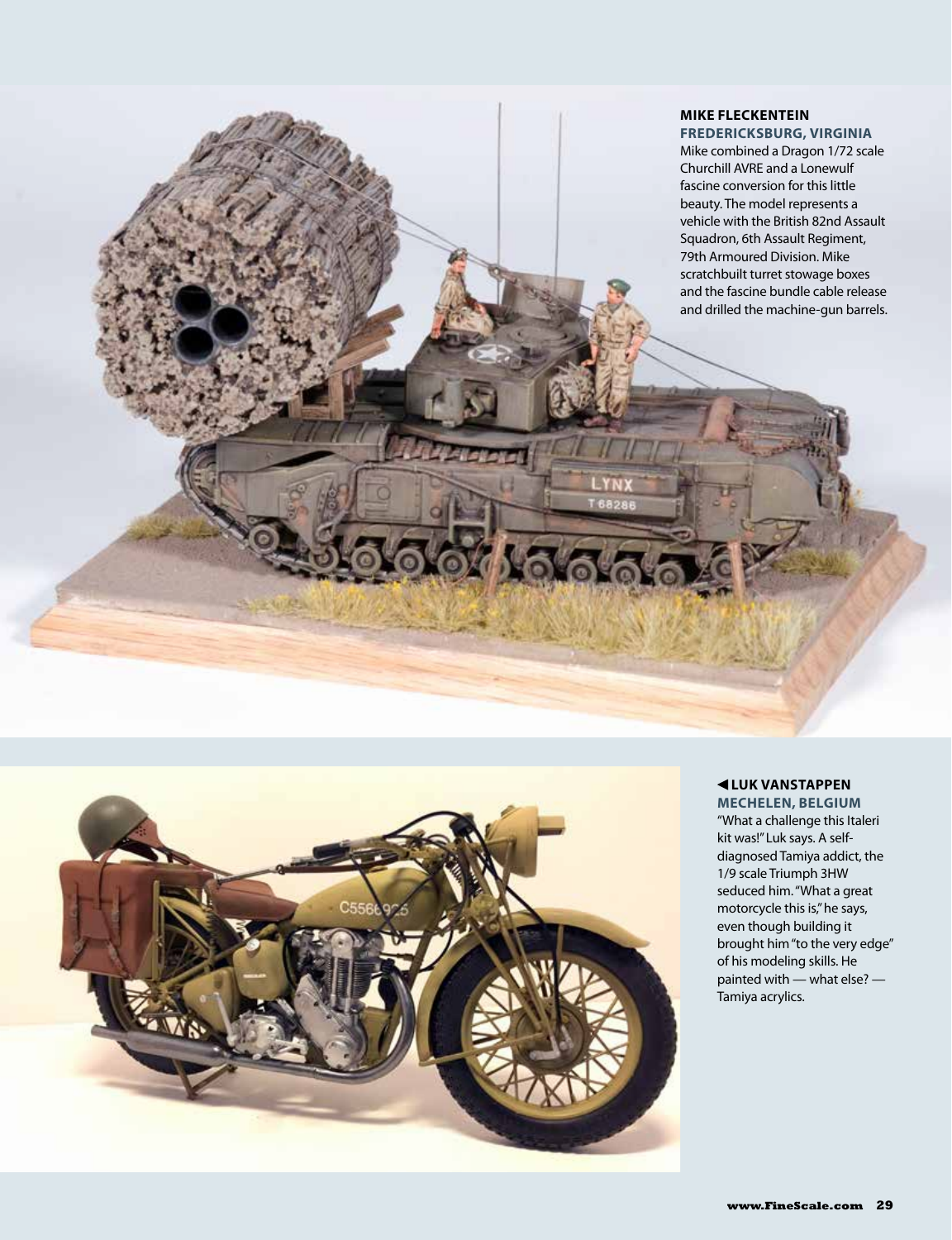# **SHOW GALLERY**

# *NordicCon 2021*

NordicCon 2021 model show and contest was once again a success with plenty of stunning scale models on display. Organized by the Twin City Aero Historians, RPM Model Club, Oddball Modelers Group, Minnesota Military Figure Society, and Minnesota Scale Modelers on Saturday, Sept. 25, the theme was Legends of the 20th Century.

BY JIM KAMPMANN AND BOB MADERICH II PHOTOS BY SEAN BRZOZOWSKI



**EFFREY CAMPBELL EDEN PRAIRIE, MINNESOTA** Jeffrey's 1/72 scale A-6A Intruder won gold. A Fujimi kit, Jeffrey mounted it on a "ground blur" base.

# **STEVE GUTHMILLER**

**HAWLEY, MINNESOTA** Steve's unique 1964 Pontiac Grand Prix showcases his many modeling talents and captured gold in the Replica Stock Automotive category.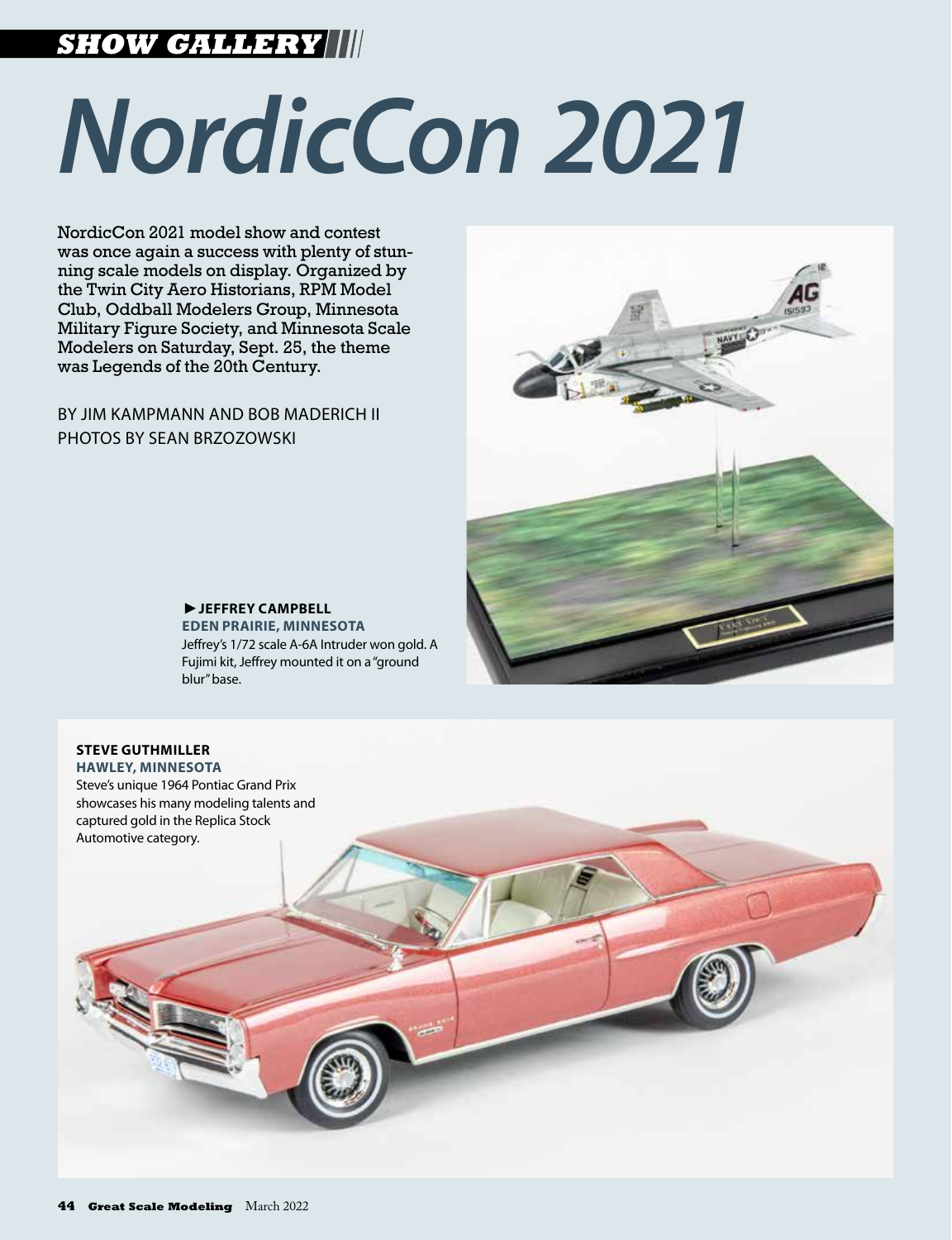### **ROB ZIELINSKI BLOOMINGTON, MINNESOTA**

Rob's Eduard 1/48 scale Spitfire Mk.IXc features a resin engine and detailed gun bay. This beautiful model earned Rob a first-place award.



MESABI<br>MACHINE C<br>RIGGING

# **DEAN KUITUNEN**

**HANOVER, MINNESOTA**

Dean weathered his 1965 Chevy Pickup to replicate a daily vehicle from the Iron Range. His talents were rewarded by receiving first place in the Best Truck category.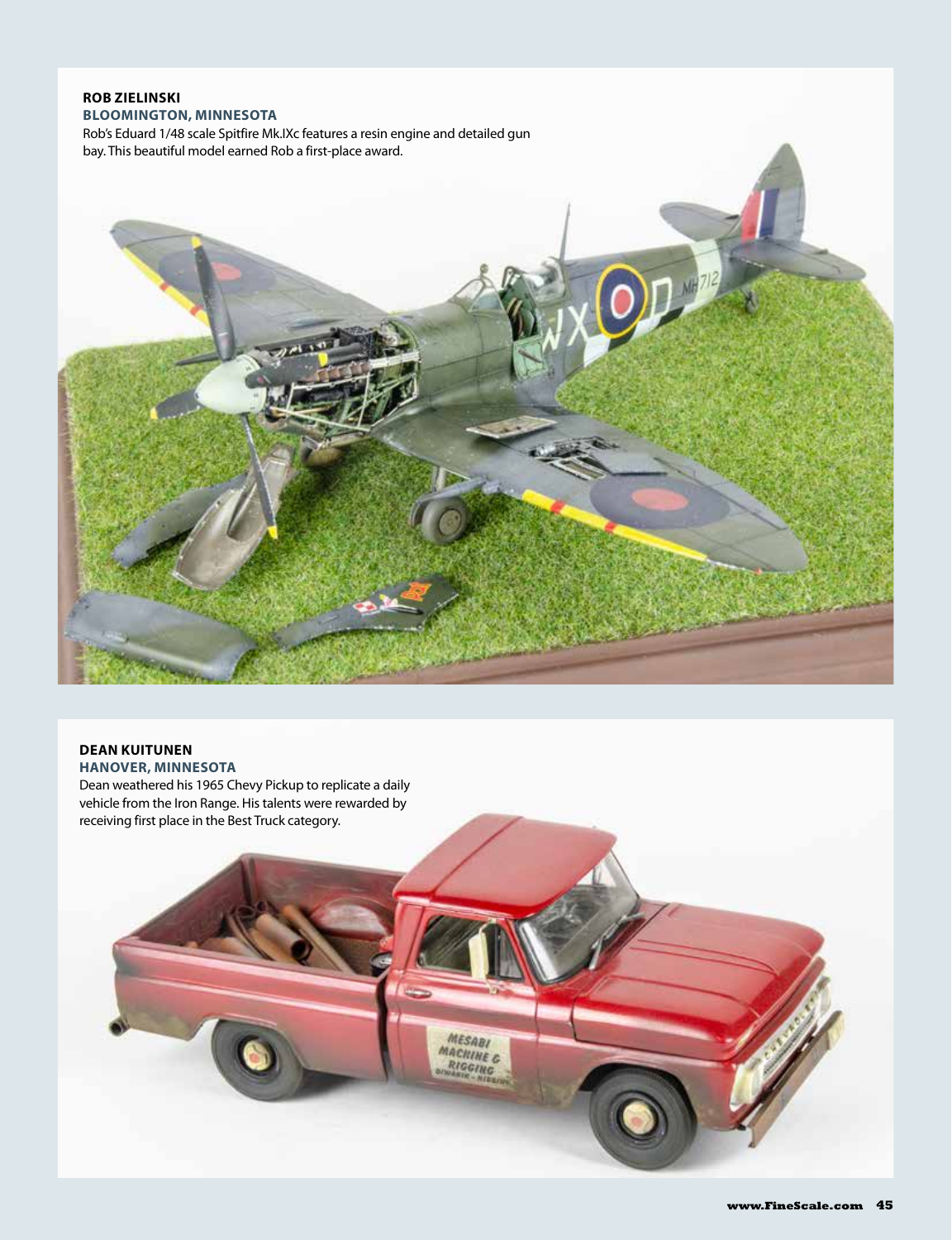# **SHOW GALLERY**

# *WonderFest 2021*

After the COVID-19 pandemic twice forced the cancellation of WonderFest in 2020, the show was back at the Crowne Plaza in Louisville, Kentucky, June 5-6, 2021. Hundreds of people attended, and the contest tables were packed with 780 scale creations. *FineScale Modeler* editor Aaron Skinner attended and here's a taste of what he saw.





#### **BRIAN DUDDY DAYTON, OHIO**

We can abide Brian's model of The Dude's car from *The Big Liebowski*. He modified Revell's 1/25 scale Ford Torino with damage, bullet holes, suitcase, bowling bag, and "The Rug" license plates. He painted it using Tamiya acrylics. Hairspray helped finish its "green with brown rust coloration." A scratchbuilt base and sign puts the car at the In-N-Out Burger on Camrose.

#### **MARK FRALEY**

**PHOENIX, ARIZONA** Going for the classic TV show look, Marc painted a Blackheart Enterprises 1/7 scale bust of Lily Munster in grayscale using Scale 75 acrylics. He airbrushed the base colors and hand-painted details.